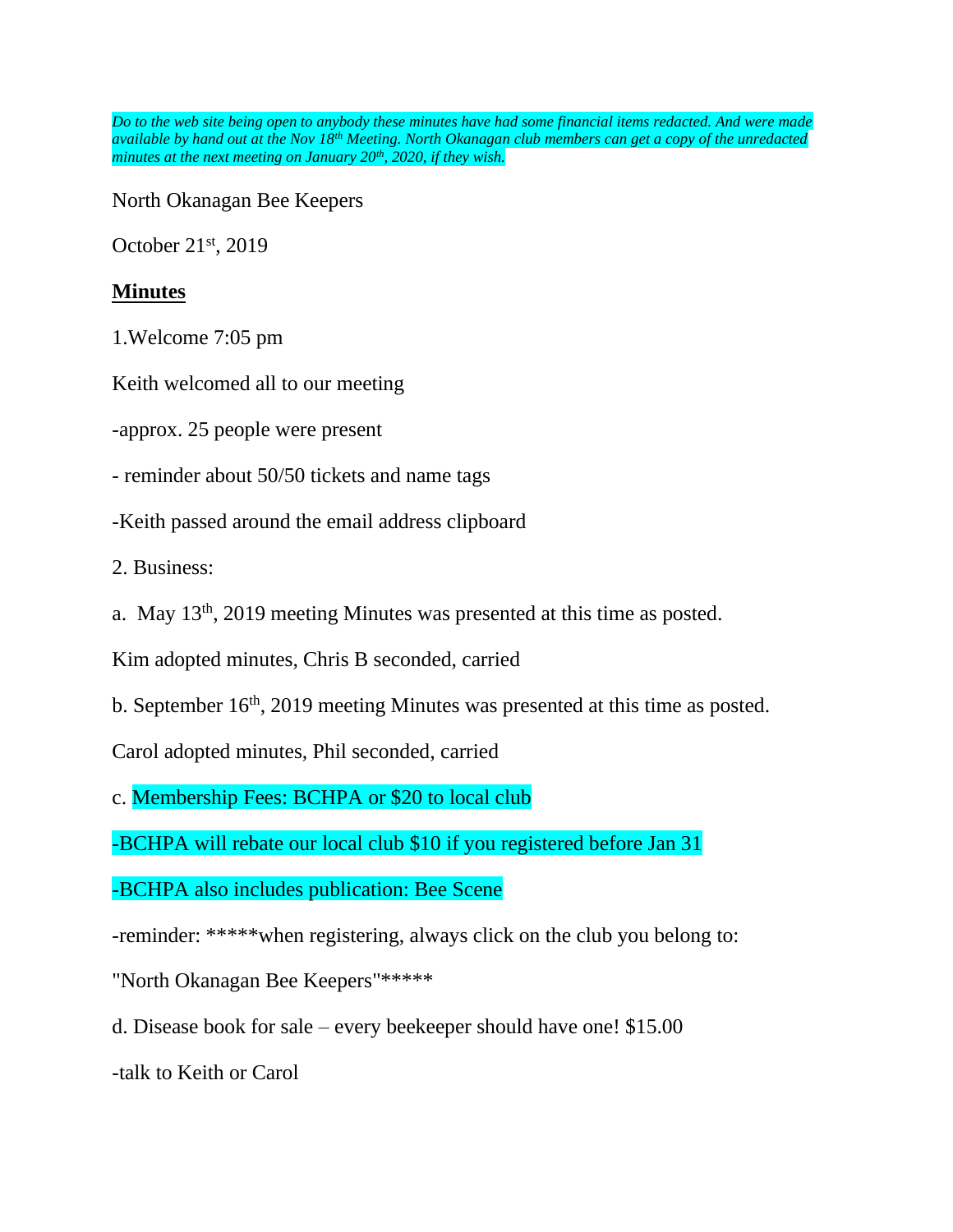e. AFB/EFB Disease Survey – they're still checking for resistance

f. Facebook page: is being used by over 150 members and beekeepers and is being

used well by members asking questions and posting ideas/pictures. Beekeeping related links can be posted there as things posted to the website costs us in server space and data bandwidth when it is accessed. Be sure to check out our Facebook page: search North Okanagan Beekeepers

g. Regional Report: Rick Plantinga

-encourage to be a member

-Fumagillin now is available once again through Bee Maid to treat Nosema

f. h. New Business/Information:

Local honey samples are still being requested for testing/research. See Provincial website for more details

3. College Update:

-still working on trying to get a storage shed for upcoming Okanagan to club

-Chef Vincent has retired from OC, so meeting space is being moved to a classroom where access and security is covered by campus security after hours

-Keith will email a notice of location as soon as he knows, watch for signs on the cafeteria doors, may want to come a few minutes earlier to allow for time to find new room

-Our traditional January Club Potluck is in question due to OC policy of no food in classrooms – Keith will further investigate

a. College Hive Project/Report:

-ran 8 hives in 2019 started from nucs

-extracted just under 300 lbs

-The North Okanagan Beekeepers club set up the apiary with buying bees and equipment, as well as some equipment has been donated.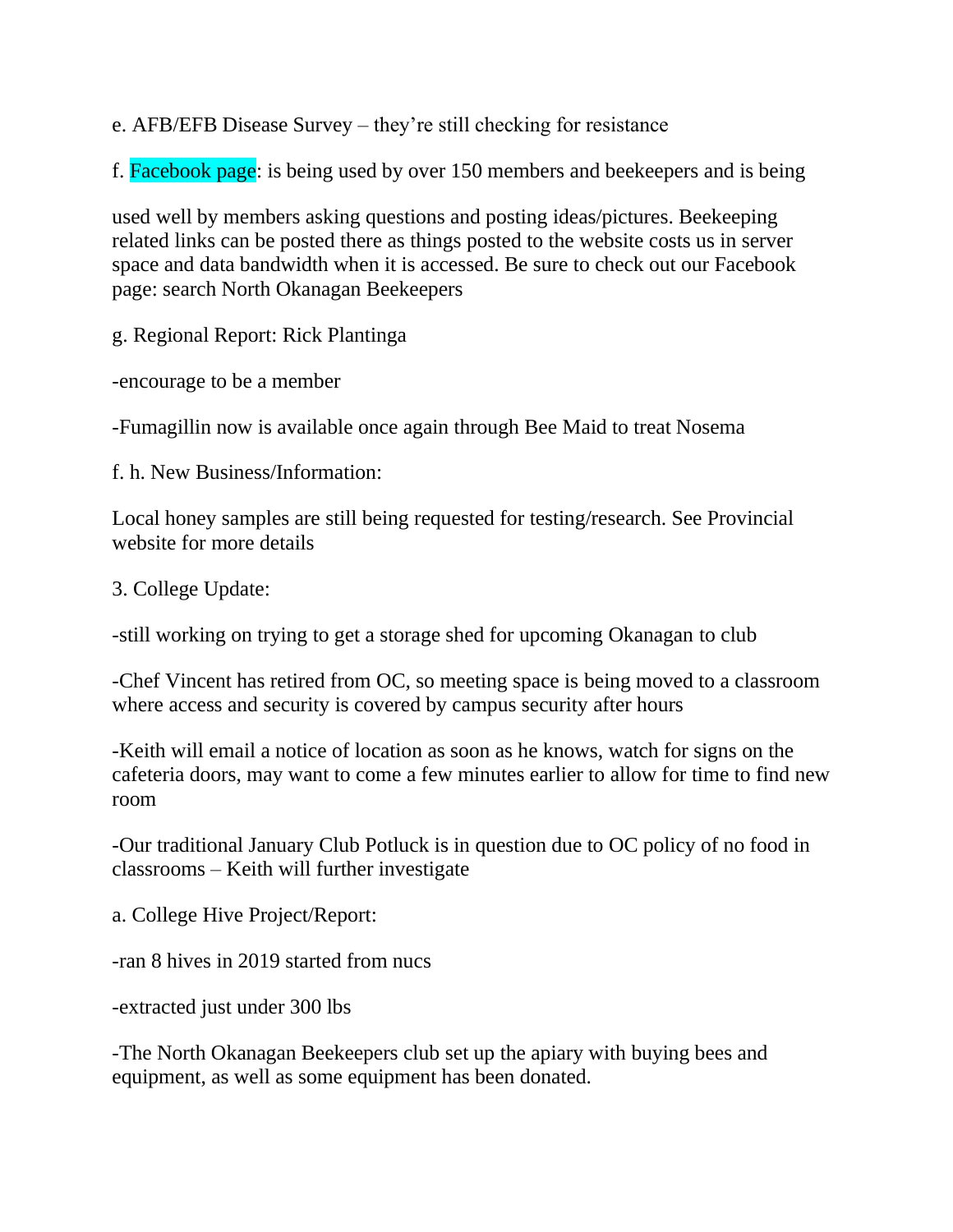-we have equipment to expand the bee colonies to over 10 hives, still need compatible bottom boards. Keith, Rick and James extracted some plywood to make bottom boards

-with purchase and donations of some equipment, the club has 2 extractors, a manual 4 frame extractor that we will lend out to club members and an electric 12 frame

-we have secured some great deals, traded services, received some donations in setting up the Club/College Aprairy

b. Bee Shed

-still looking for big box steel container

-Donated honey that was extracted during the extraction demonstration was sold at IPE some of these funds will be used towards it's purchase.

4. Speaker: Brad Ingram

-Brad demonstrated wrapping for the winter

- he moved the frame feeder to opposite side of the bottom entrance

-he showed us his newly developed top box moisture control winter unit

where he has wood shavings to act as a moisture control and insulator

-they're working on a wasp control trap for under the hive

5. Speakers: Keith Rae

-talked about how Amina Harris gave an interesting talk and demonstrations on honey and mead at AGM

-talked about honey, straining, labelling requirements and marketing

-discussed about various honey colours and grades of your honey

6. 50/50 draw – ticket: \$38.00 to Kevin H.

7. Next Meeting: Monday, November 18th, 2019 OC College

-1000 KLO Road, Kelowna